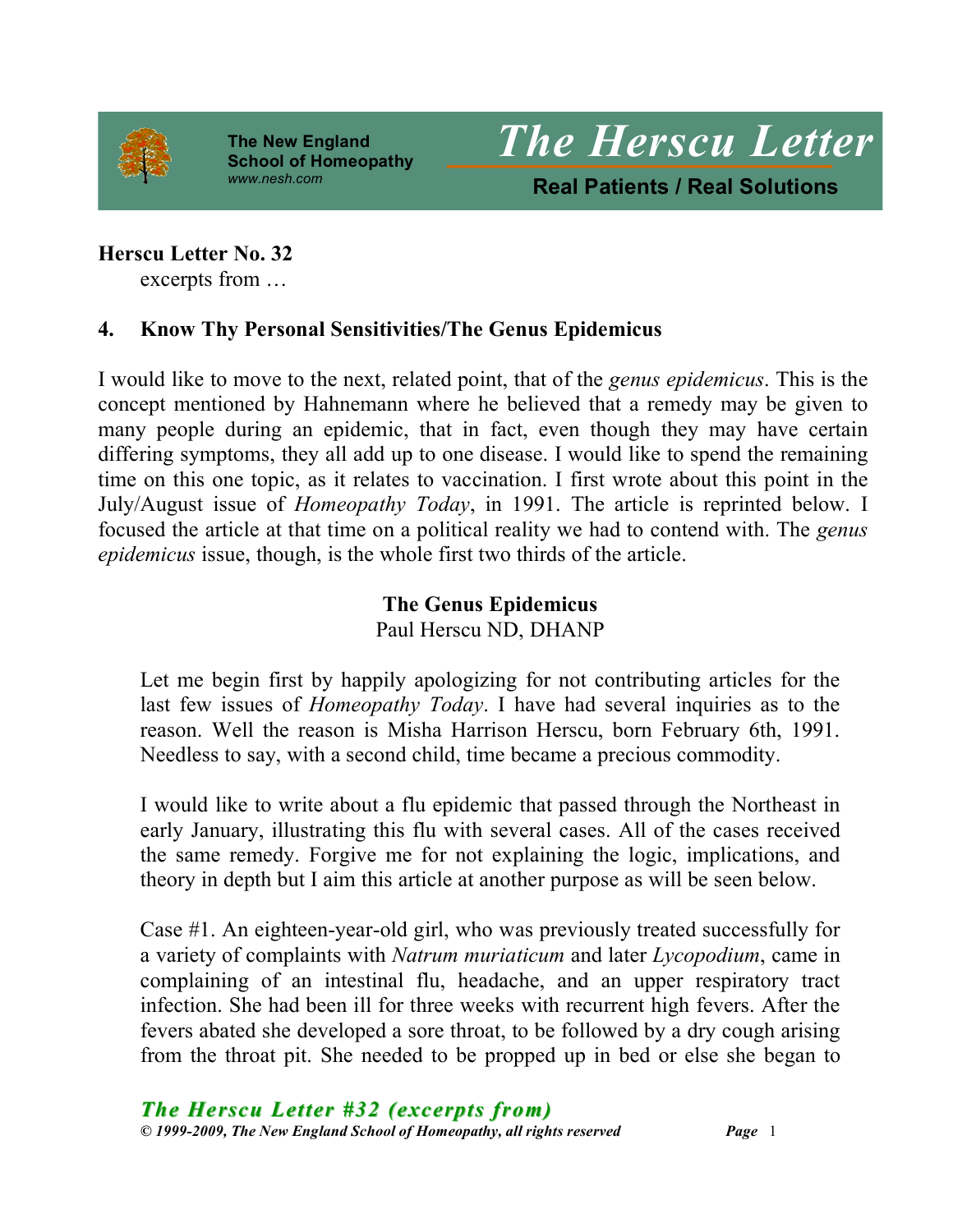cough. The cough kept her up at night. She felt achy in her muscles, most especially in her legs and stomach.

She had lost her appetite and felt recurrent waves of nausea. The cough and nausea were worse as the day went on and were especially worse at night. She had a new, strong craving for orange juice, eating and drinking little else. She said the orange juice settled her nausea and soothed her throat. The cough was greatly ameliorated by lying on her abdomen, as was her nausea. Her lips had become dry and cracked, and the area surrounding them was very red.

She had become sharp and irritable, asking her mother to "stop her incessant chatter." She had been studying homeopathy, and had already tried *Bryonia, Arsenicum album, Pulsatilla,* and *Sulphur*. Another homeopath then tried *Causticum* and *Sulphur* again but to no avail. I gave her one dose of a remedy in the 200C potency, her throat stopped hurting, her cough, body aches, nausea, and fatigue all diminished quickly.

Case #2. A six-year-old boy, (he had been cared for by the eighteen-year-old in the above case), who had previously responded well to *Sulphur*, came in complaining of nausea, vomiting and a severe headache, with other minor symptoms of "the flu that was going around." He had vomited five times and still had a 'rumbly' distended sore abdomen. He had become thirstier than usual but now craved ice cold water and especially orange juice, a craving he had never had before. He had lost his appetite. He was warm before but now he had become warmer, walking about barefoot even though he was so ill, as well as sticking his feet out of the covers at night.

He had become grouchy, throwing things at his parents and occasionally hitting his older brother. All this behavior was worse in the morning, when he awoke.

The rest of the case was more or less unimportant to the acute case at hand. The mother had tried *Chamomilla* and *Bryonia* for the headache and irritability *and Arsenicum album, Phosphorus* and *Veratrum album* for the vomiting, but with no success. I gave one dose of a remedy in 30C potency, which put the child on a quick and healthy road to recovery within the same afternoon.

What was singularly peculiar about the symptomatology of this flu epidemic was the severity of all the symptoms, yet the scarcity of individuating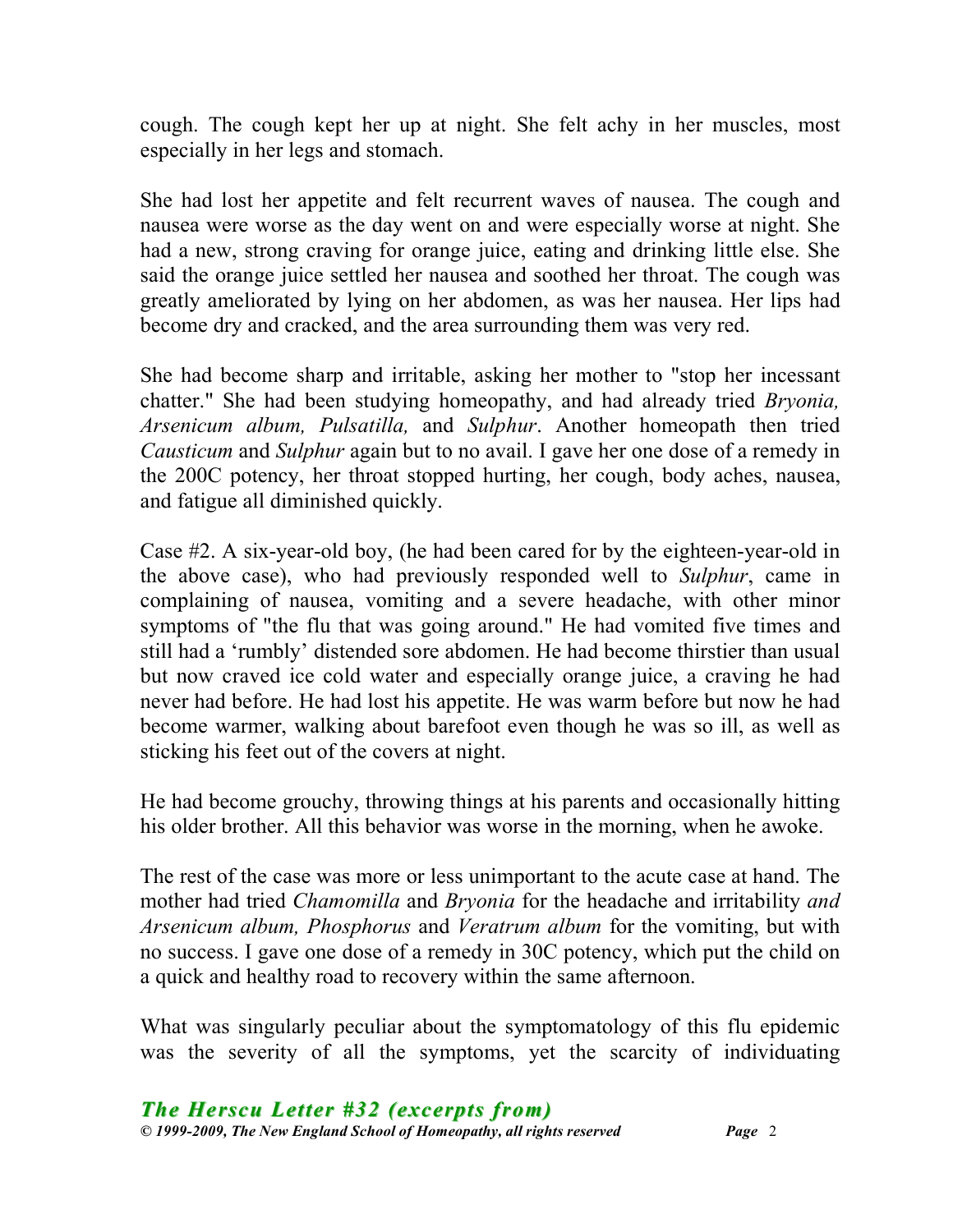symptoms. In fact, several homeopaths I know had tried and failed with this particular epidemic, having tried the "typical flu remedies." Reviewing the cases it is easy to see why someone would have given *Arsenicum album, Bryonia, Gelsemium,* or *Rhus toxicodendron*, as well as the other dozen remedies tried. However, upon reviewing the cases one thing does become clear. Though there are a paucity of individuating symptoms, there is one clear, strong, symptom. That of the *new craving* for orange juice. None of the patients had ever had that symptom before and yet all craved orange juice keenly. One could try to reason away this craving by using several different arguments, yet nevertheless, it was a craving and it was strong. Moreover, it accompanied, that is, was a concomitant symptom to the illness. Concomitant symptoms are one of the most important symptoms there are because they show the action of the individual's response to stress in brilliant, clear color.

When we add this symptom to the following ones, only one remedy stands out. Here is a list of the other symptoms: warm-bloodedness, redness around the lips, warm feet stuck out of the covers at night, the sleep position of some of the patients, (i.e., the knee to chest position), the amelioration from that position or from lying on the stomach, and the irritability. Only *Medorrhinum* comes to the fore. *Medorrhinum* was indeed the simillimum for this flu epidemic. Now the fact that this remedy could be the simillimum for an epidemic brings up quite a few questions that are beyond the scope of this article. For instance, why would *Medorrhinum* be the remedy for a flu? Did these people need the remedy before the flu?. All these and many other questions could be answered but that is not the point of this article.

The point is that since last year, *Medorrhinum* is no longer available to the nonlicensed consumer or practitioner. Part of the logic behind making *Medorrhinum* prescription only was that the remedy was used strictly for chronic ailments and so would not, and should not, fit the over-the-counter premise that the remedy is given for minor, self-limiting problems. This argument was and is strengthened by the fact that there is a dearth of written information on the remedy being used for acute or self-limiting problems. With the material the HPCUS had, there was very little choice but to script the remedy.

I have a problem with this though. I do not know how anyone can attempt to use homeopathy in the USA at this time without being able to have access to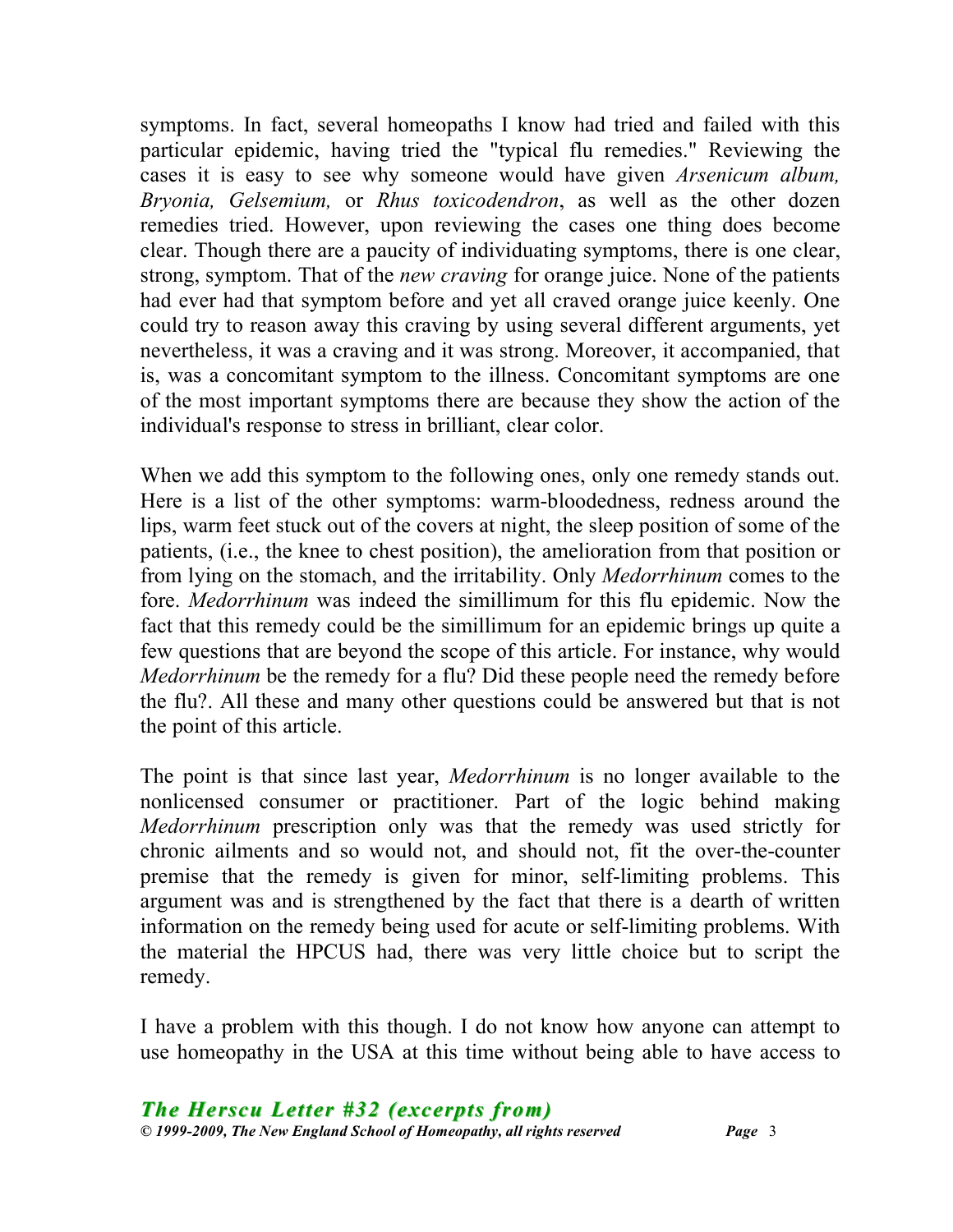this remedy. First, it is one of the most common remedies used to treat chronic ailments. Without that availability, I venture to say that ten percent of the homeopathic population would be, in effect, without homeopathy. But there is more. In my, as well as many other homeopath's practices, *Medorrhinum* is also a fairly common acute remedy. For those of you who have not read my pediatric *materia medica*, *The Homeopathic Treatment of Children*, pick one up and read the chapter on *Medorrhinum*. In it I describe how I have used it to treat and cure *acute* conjunctivitis, *acute* coryza and influenza, *acute* bronchitis, *acute* pneumonia, *acute* vaginitis, as well as a host of other physical and mental/emotional concerns.

In short in addition to essential need in constitutional cases, *Medorrhinum* is very commonly used, *when indicated*, for acute, self-limiting, mild and severe illnesses. The fact that the information was not so well represented in past writings is not because the remedies are of no value in acute illnesses, but rather because there was not much information about how to go about using these remedies. I wish to make a proposition. I would like to bring this remedy back into general use. One of the most efficient ways I know to do that is to have homeopaths write of their experiences using *Medorrhinum* in acute illnesses, thus filling the void in the textbooks and eliminating the argument that there is no information on this topic.

The Flexner report aimed at curtailing the education of homeopaths, yet training just barely managed to continue. But what happens if the remedy, the agent that makes the cure happen, is no longer available? This is a very dangerous road we are beginning to travel and I begin to fear for this healing art. This is not the time for any of us to remain silent. As an addendum, I would like to mention that the above article was a part of a speech I gave at the 1991 Case Conference of the HANP. Since that speech, I have heard from one of my colleagues who was in the audience that soon after the conference she used Medorrhinum in a patient with this flu with great success.

Strange as it may seem, the *genus epidemicus* for that particular influenza epidemic was *Medorrhinum*. And sad to say that most people suffered through it without getting the correct homeopathic prescription from their homeopath. It was strange both because the epidemic remedy was so clear and helped so many of my patients but also because it was *Medorrhinum*, a remedy never thought of in this sort of circumstance. And I think that is the point right there.

*The Herscu Letter #32 (excerpts from) © 1999-2009, The New England School of Homeopathy, all rights reserved Page* 4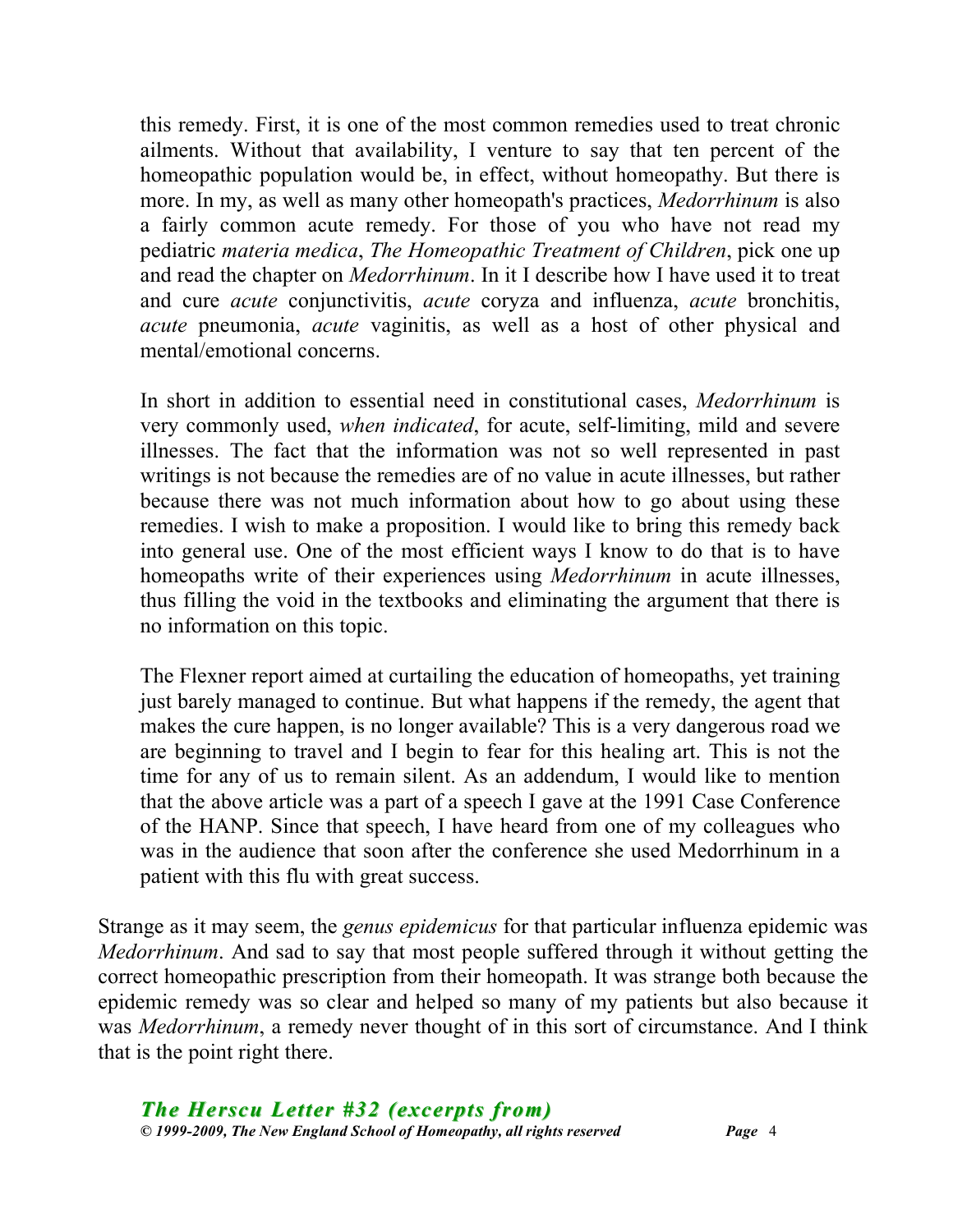There is such a narrow understanding of what we mean by the *genus epidemicus*, that it is either used inappropriately or not used at all. What I would like to do is print the relevant parts from the *Organon* for you to preview and in the next **Letter** explain in detail the **theory from my point of view.** Most of the relevant parts are in 2 sections, aphorisms 100-102 and 241

### **Organon of Medicine**

Samuel Hahnemann

APHORISM 100

In investigating the totality of the symptoms of epidemic and sporadic diseases, it does not matter whether or not something similar, by the same or other name, has ever appeared in the world before.

Whether or not such an epidemic is new or peculiar makes no difference either in the mode of examining or of treating it, as the physician must any way regard the pure picture of every prevailing disease as if it were something new and unknown, and investigate it thoroughly for itself, if he desire to practice medicine in a real and radical manner, never substituting conjecture for actual observation, never taking for granted that the case of disease before him is already wholly or partially known, but always carefully examining it in all its phases;

This mode of procedure is all the more necessary in epidemic diseases, as a careful examination will show that every prevailing disease is in many respects a phenomenon of a unique character, differing vastly from all previous epidemics, to which certain names have been falsely applied - with the exception of those epidemics resulting from a contagious principle that always remains the same, such as smallpox, measles, … etc.

#### APHORISM 101

It may conceivably happen that in the first case of an epidemic disease that presents itself to the physician's notice he does not at once obtain a knowledge of its complete picture, as it is only by a close observation of several cases of every such collective disease that he can become conversant with the totality of its signs and symptoms. Nevertheless, the carefully observing physician can,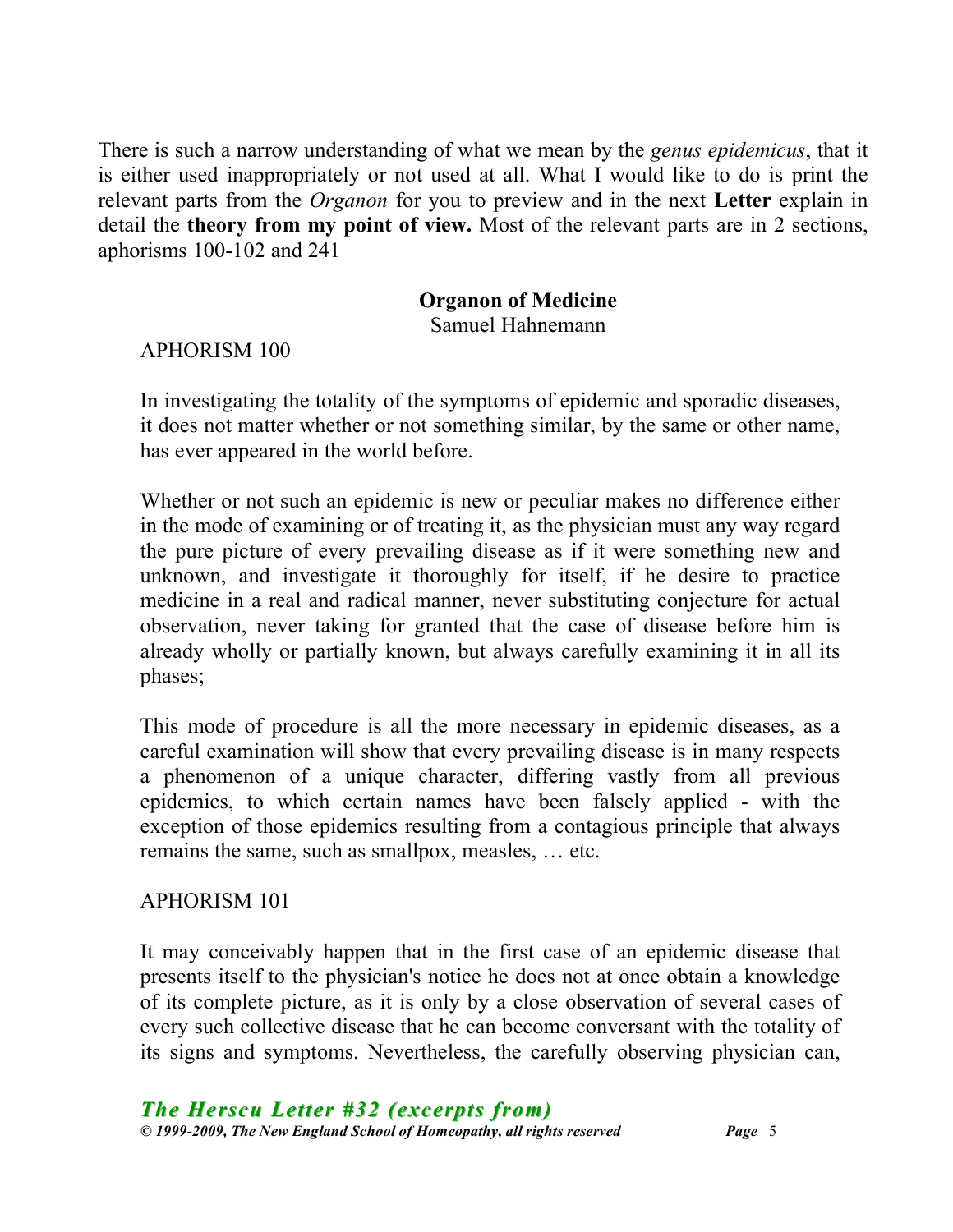from the examination of even the first and second patients, often arrive so nearly at a knowledge of the true state as to have in his mind a characteristic portrait of the epidemic, and can even succeed in finding its appropriate homeopathic remedy.

# APHORISM 102

From writing down the symptoms of several cases of this sort, the outline of the disease picture becomes ever more and more complete-not more spun out and verbose, but more significant (more characteristic), and including more of the peculiarities of this collective disease; on the one hand, the general symptomse.g., loss of appetite, sleeplessness, … etc.-become precisely defined as to their peculiarities; and on the other, the more marked and special symptoms which are peculiar to but few diseases and of rarer occurrence, at least in the same combination, become prominent and constitute what is characteristic of this epidemic. (a)

All those affected with the epidemic prevailing at a given time have certainly contracted it from one and the same source and hence are suffering from the same disease; but the whole extent of such an epidemic disease and the totality of its symptoms (the knowledge which is essential for us to know to enable us to choose the most suitable homeopathic remedy for this array of symptoms, is obtained by a complete survey of the morbid picture) cannot be learned from one single patient, but is only to be perfectly deduced and ascertained from the sufferings of several patients of different constitutions.

(a) The physician who has already, in the first cases, been able to choose a remedy approximating to the homeopathic specific, will, from the subsequent cases, be enabled either to verify the suitableness of the medicine chosen, or to discover a more appropriate, *the most appropriate* homeopathic remedy.

# APHORISM 241

Epidemics of intermittent fevers occurring outside of areas where such fevers are endemic, are of the nature of chronic diseases, composed of single acute paroxysms; each single epidemic is of a peculiar, uniform character common to all the individuals attacked, and when this character is found in the totality of the symptoms common to all, it guides us to the discovery of the homeopathic